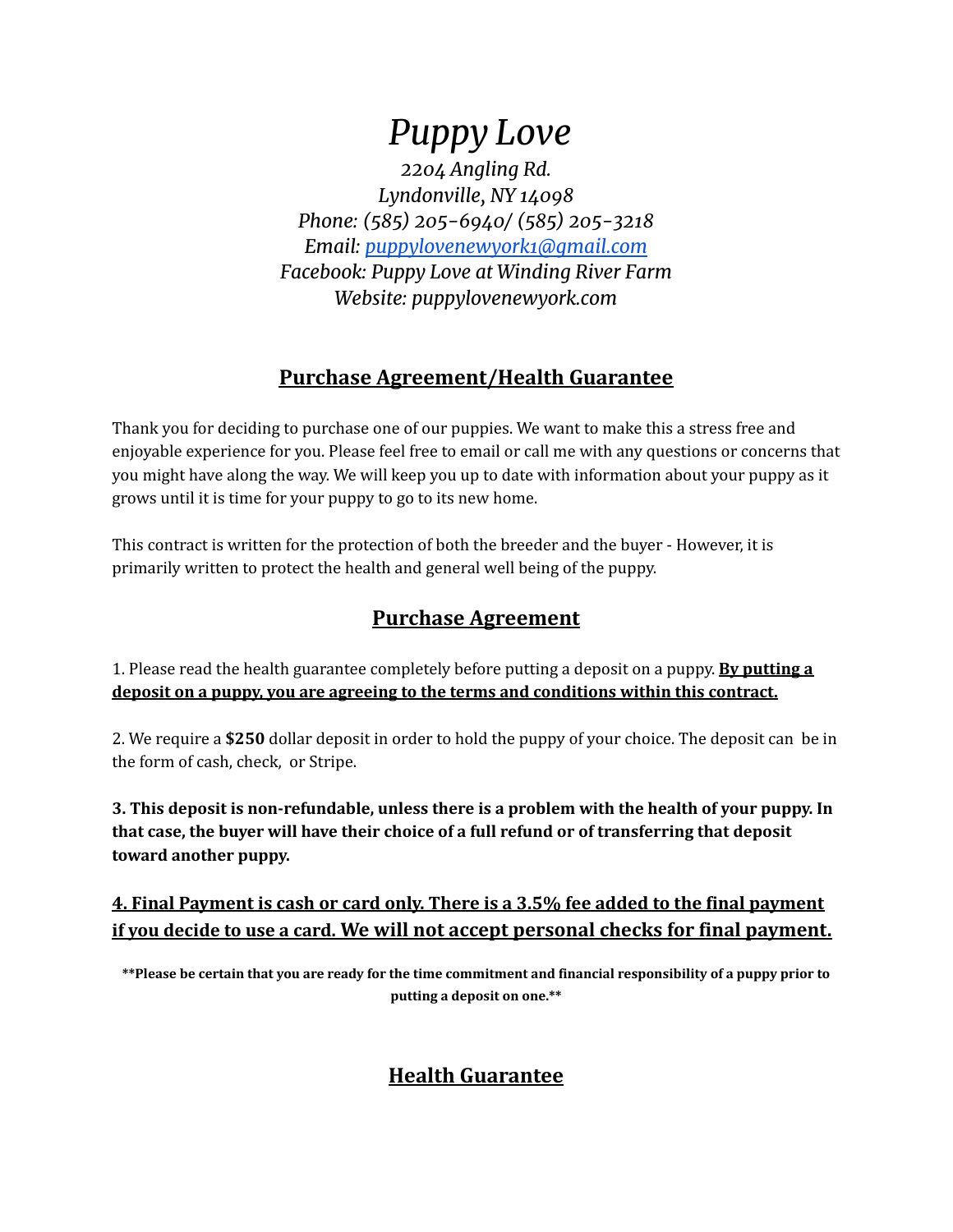1. It will be up to us, the breeders, to decide when the puppy will be ready to go to its new home. At the minimum age of 8 weeks, depending on the breed, weight of the puppy and how easily it is weaned from the mother. We will not, under any circumstances, let the puppy leave before it is ready. There is an additional **\$10 a day** charge for puppies kept longer than 8 weeks of age, unless otherwise specified by the breeder.

2. The puppy is guaranteed to be in good health at the time of sale.

3. The puppy will be up to date on shots and worming at the time of pick up of the puppy. It is very important that you continue the vaccinations and dewormings as specified by your vet. Please do not expose your puppy to other dogs that are not vaccinated until he/she has completed the entire vaccination schedule - around 16-20 weeks old.

4. The puppy will have been vet checked and deemed in good health at the time of sale. A health certificate from our vet will be provided.

5. The buyer, at their own expense, should have the puppy examined by a Licensed Vet within **72 hrs**. of receiving the puppy.

6. Documentation must be sent to the breeder within ten days in order for the Health Guarantee to be honored.

7. If within 72 hrs., a Licensed Vet finds the puppy to be unhealthy or unfit for sale, the puppy may be returned for a full refund - provided the puppy has not been injured or neglected. The veterinarian must provide a written statement deeming the puppy "unhealthy for purchase".

8. This guarantee does not cover any health issues caused by neglect or injury from the buyer.

9. This guarantee does not include minor illnesses and health issues such as colds, allergies, internal or external parasites, including Coccidia and/or Giardia both of which are extremely common and treatable, or umbilical/inguinial hernias. However, the breeder will disclose any known illnesses or health issues prior to the sale. The puppies are treated for Coccidia and Giardia as a precaution before they go home and we do test them before they go. However, the parasite may lay dormant in the system and can be reawaken under stressful situations (i.e. going to a new home, etc…)or if there is a drop in the puppies immune system.

10. The breeder can not assume responsibility for this puppy after puppy is sold. It is the responsibility of the buyer to care for the puppy properly and keep it free from harm. Please remember that your puppy must be treated with great care and protected from danger.

#### **11. The breeder assumes no responsibility for any medical expenses incurred after the sale.**

If you are experiencing a medical emergency with your puppy, please call us as soon as possible. Please note that Emergency Veterinarians are extremely expensive and should only be used if your